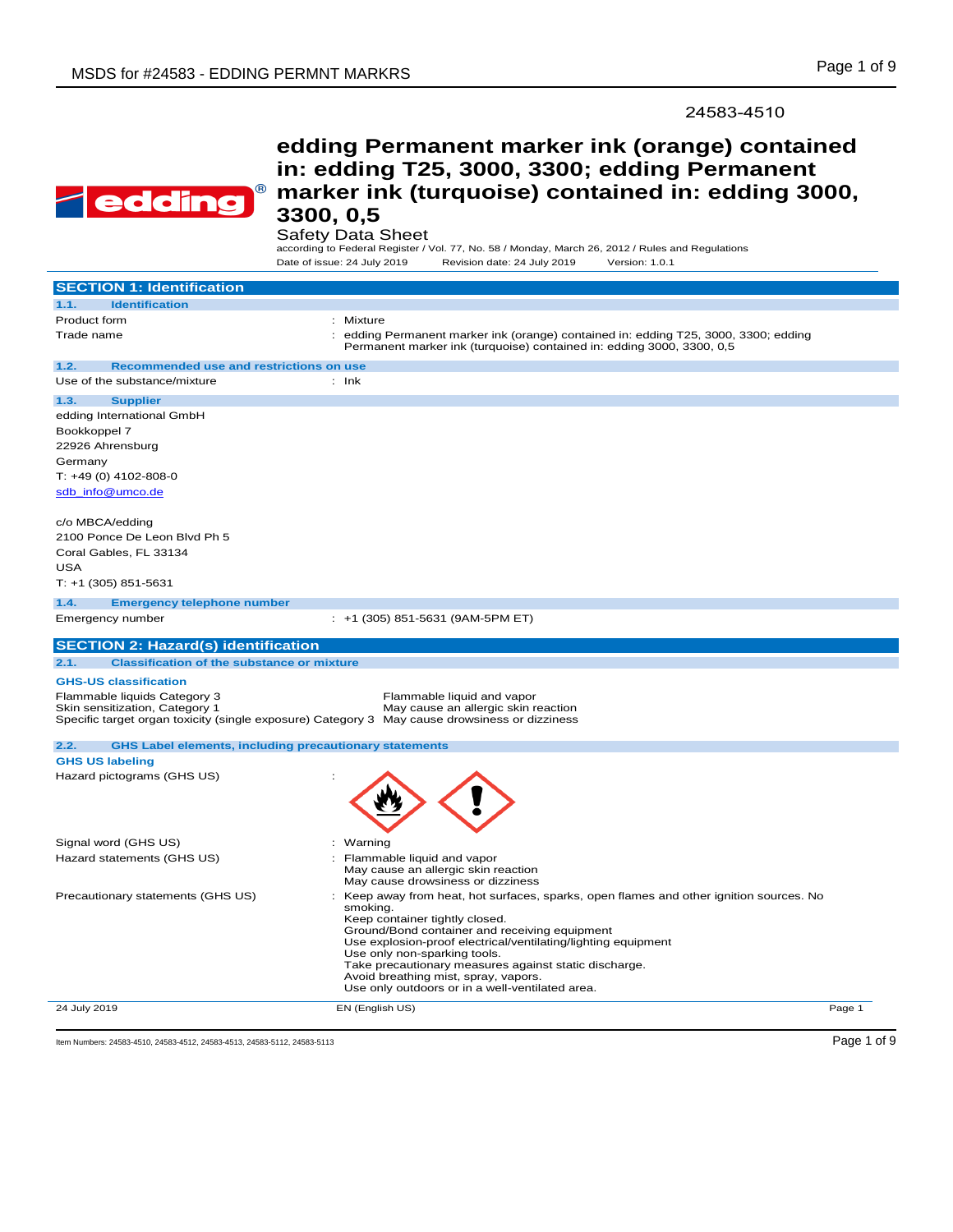Safety Data Sheet

according to Federal Register / Vol. 77, No. 58 / Monday, March 26, 2012 / Rules and Regulations

|                                                                                                                                         | Contaminated work clothing must not be allowed out of the workplace<br>Wear protective gloves, eye protection.<br>If on skin: Wash with plenty of water<br>If on skin (or hair): Take off immediately all contaminated clothing. Rinse skin with<br>water/shower<br>If inhaled: Remove person to fresh air and keep comfortable for breathing<br>Call a poison center or doctor if you feel unwell<br>Specific treatment (see supplemental first aid instruction on this label)<br>If skin irritation or rash occurs: Get medical advice/attention.<br>Wash contaminated clothing before reuse.<br>In case of fire: Use media other than water to extinguish.<br>Store in a well-ventilated place. Keep container tightly closed.<br>Store in a well-ventilated place. Keep cool.<br>Store locked up.<br>Dispose of contents/container to hazardous or special waste collection point, in accordance<br>with local, regional, national and/or international regulation |           |                                                                      |             |
|-----------------------------------------------------------------------------------------------------------------------------------------|------------------------------------------------------------------------------------------------------------------------------------------------------------------------------------------------------------------------------------------------------------------------------------------------------------------------------------------------------------------------------------------------------------------------------------------------------------------------------------------------------------------------------------------------------------------------------------------------------------------------------------------------------------------------------------------------------------------------------------------------------------------------------------------------------------------------------------------------------------------------------------------------------------------------------------------------------------------------|-----------|----------------------------------------------------------------------|-------------|
| 2.3.<br>Other hazards which do not result in classification                                                                             |                                                                                                                                                                                                                                                                                                                                                                                                                                                                                                                                                                                                                                                                                                                                                                                                                                                                                                                                                                        |           |                                                                      |             |
| No additional information available                                                                                                     |                                                                                                                                                                                                                                                                                                                                                                                                                                                                                                                                                                                                                                                                                                                                                                                                                                                                                                                                                                        |           |                                                                      |             |
| 2.4.<br><b>Unknown acute toxicity (GHS US)</b>                                                                                          |                                                                                                                                                                                                                                                                                                                                                                                                                                                                                                                                                                                                                                                                                                                                                                                                                                                                                                                                                                        |           |                                                                      |             |
| Not applicable                                                                                                                          |                                                                                                                                                                                                                                                                                                                                                                                                                                                                                                                                                                                                                                                                                                                                                                                                                                                                                                                                                                        |           |                                                                      |             |
| <b>SECTION 3: Composition/Information on ingredients</b>                                                                                |                                                                                                                                                                                                                                                                                                                                                                                                                                                                                                                                                                                                                                                                                                                                                                                                                                                                                                                                                                        |           |                                                                      |             |
| 3.1.<br><b>Substances</b>                                                                                                               |                                                                                                                                                                                                                                                                                                                                                                                                                                                                                                                                                                                                                                                                                                                                                                                                                                                                                                                                                                        |           |                                                                      |             |
| Not applicable                                                                                                                          |                                                                                                                                                                                                                                                                                                                                                                                                                                                                                                                                                                                                                                                                                                                                                                                                                                                                                                                                                                        |           |                                                                      |             |
| 3.2.<br><b>Mixtures</b>                                                                                                                 |                                                                                                                                                                                                                                                                                                                                                                                                                                                                                                                                                                                                                                                                                                                                                                                                                                                                                                                                                                        |           |                                                                      |             |
| <b>Name</b>                                                                                                                             | <b>Product identifier</b>                                                                                                                                                                                                                                                                                                                                                                                                                                                                                                                                                                                                                                                                                                                                                                                                                                                                                                                                              | $\%$      | <b>GHS-US classification</b>                                         |             |
| 1-methoxy-2-propanol, monopropylene glycol methyl ether                                                                                 | (CAS-No.) 107-98-2                                                                                                                                                                                                                                                                                                                                                                                                                                                                                                                                                                                                                                                                                                                                                                                                                                                                                                                                                     | $80 - 85$ | Flam. Liq. 3, H226<br>STOT SE 3, H336                                |             |
| Amines, C12-14-branched alkyl, 4-[(5-cyano-1-ethyl-5,6-<br>dihydro-2-hydroxy-4-methyl-6-oxo-3-pyridinyl)azo]-1,3-<br>benzenedisulfonate | (CAS-No.) 94279-65-9                                                                                                                                                                                                                                                                                                                                                                                                                                                                                                                                                                                                                                                                                                                                                                                                                                                                                                                                                   | $0 - 0.5$ | Eye Irrit. 2A, H319<br>Skin Sens. 1, H317<br>Aquatic Chronic 2, H411 |             |
| Full text of hazard classes and H-statements : see section 16                                                                           |                                                                                                                                                                                                                                                                                                                                                                                                                                                                                                                                                                                                                                                                                                                                                                                                                                                                                                                                                                        |           |                                                                      |             |
| <b>SECTION 4: First-aid measures</b>                                                                                                    |                                                                                                                                                                                                                                                                                                                                                                                                                                                                                                                                                                                                                                                                                                                                                                                                                                                                                                                                                                        |           |                                                                      |             |
| <b>Description of first aid measures</b><br>4.1.                                                                                        |                                                                                                                                                                                                                                                                                                                                                                                                                                                                                                                                                                                                                                                                                                                                                                                                                                                                                                                                                                        |           |                                                                      |             |
| First-aid measures after inhalation                                                                                                     | : Remove person to fresh air and keep comfortable for breathing. Obtain medical attention if<br>breathing difficulty persists.                                                                                                                                                                                                                                                                                                                                                                                                                                                                                                                                                                                                                                                                                                                                                                                                                                         |           |                                                                      |             |
| First-aid measures after skin contact                                                                                                   | : Wash off with soap and plenty of water. Take off contaminated clothing and wash it before<br>reuse. If skin irritation or rash occurs: Get medical advice/attention.                                                                                                                                                                                                                                                                                                                                                                                                                                                                                                                                                                                                                                                                                                                                                                                                 |           |                                                                      |             |
| First-aid measures after eye contact                                                                                                    | : Rinse with plenty of water. Remove contact lenses, if present and easy to do. Continue rinsing.<br>If eye irritation persists: Get medical advice and attention.                                                                                                                                                                                                                                                                                                                                                                                                                                                                                                                                                                                                                                                                                                                                                                                                     |           |                                                                      |             |
| First-aid measures after ingestion                                                                                                      | : Rinse mouth. Never give anything by mouth to an unconscious person. Get medical<br>advice/attention if you feel unwell.                                                                                                                                                                                                                                                                                                                                                                                                                                                                                                                                                                                                                                                                                                                                                                                                                                              |           |                                                                      |             |
| 4.2.<br>Most important symptoms and effects (acute and delayed)                                                                         |                                                                                                                                                                                                                                                                                                                                                                                                                                                                                                                                                                                                                                                                                                                                                                                                                                                                                                                                                                        |           |                                                                      |             |
| Symptoms/effects after inhalation                                                                                                       | : May cause drowsiness or dizziness.                                                                                                                                                                                                                                                                                                                                                                                                                                                                                                                                                                                                                                                                                                                                                                                                                                                                                                                                   |           |                                                                      |             |
| Symptoms/effects after skin contact                                                                                                     | : May cause an allergic skin reaction.                                                                                                                                                                                                                                                                                                                                                                                                                                                                                                                                                                                                                                                                                                                                                                                                                                                                                                                                 |           |                                                                      |             |
| Symptoms/effects after eye contact                                                                                                      | : May cause slight temporary irritation.                                                                                                                                                                                                                                                                                                                                                                                                                                                                                                                                                                                                                                                                                                                                                                                                                                                                                                                               |           |                                                                      |             |
| Symptoms/effects after ingestion                                                                                                        | : May cause irritation to the digestive tract.                                                                                                                                                                                                                                                                                                                                                                                                                                                                                                                                                                                                                                                                                                                                                                                                                                                                                                                         |           |                                                                      |             |
| Immediate medical attention and special treatment, if necessary<br>4.3.                                                                 |                                                                                                                                                                                                                                                                                                                                                                                                                                                                                                                                                                                                                                                                                                                                                                                                                                                                                                                                                                        |           |                                                                      |             |
| Treat symptomatically.                                                                                                                  |                                                                                                                                                                                                                                                                                                                                                                                                                                                                                                                                                                                                                                                                                                                                                                                                                                                                                                                                                                        |           |                                                                      |             |
| <b>SECTION 5: Fire-fighting measures</b>                                                                                                |                                                                                                                                                                                                                                                                                                                                                                                                                                                                                                                                                                                                                                                                                                                                                                                                                                                                                                                                                                        |           |                                                                      |             |
| Suitable (and unsuitable) extinguishing media<br>5.1.                                                                                   |                                                                                                                                                                                                                                                                                                                                                                                                                                                                                                                                                                                                                                                                                                                                                                                                                                                                                                                                                                        |           |                                                                      |             |
| Suitable extinguishing media                                                                                                            | : Alcohol-resistant foam. dry extinguishing powder. Carbon dioxide (CO2).                                                                                                                                                                                                                                                                                                                                                                                                                                                                                                                                                                                                                                                                                                                                                                                                                                                                                              |           |                                                                      |             |
| Unsuitable extinguishing media                                                                                                          | : Do not use water jet.                                                                                                                                                                                                                                                                                                                                                                                                                                                                                                                                                                                                                                                                                                                                                                                                                                                                                                                                                |           |                                                                      |             |
|                                                                                                                                         |                                                                                                                                                                                                                                                                                                                                                                                                                                                                                                                                                                                                                                                                                                                                                                                                                                                                                                                                                                        |           |                                                                      |             |
| 24 July 2019                                                                                                                            | EN (English US)                                                                                                                                                                                                                                                                                                                                                                                                                                                                                                                                                                                                                                                                                                                                                                                                                                                                                                                                                        |           |                                                                      | 2/9         |
| Item Numbers: 24583-4510, 24583-4512, 24583-4513, 24583-5112, 24583-5113                                                                |                                                                                                                                                                                                                                                                                                                                                                                                                                                                                                                                                                                                                                                                                                                                                                                                                                                                                                                                                                        |           |                                                                      | Page 2 of 9 |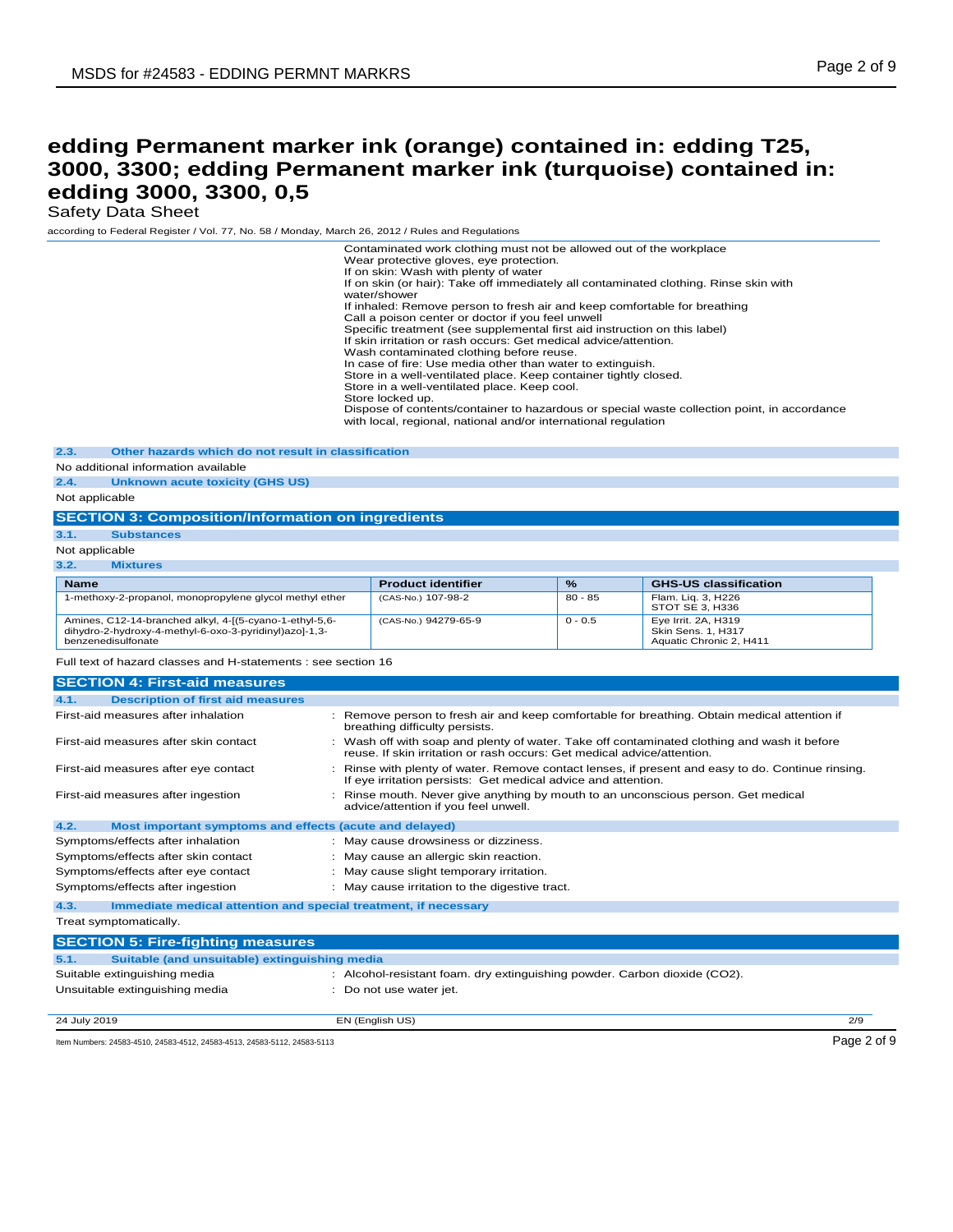Safety Data Sheet

according to Federal Register / Vol. 77, No. 58 / Monday, March 26, 2012 / Rules and Regulations

| 5.2.                           |                                                  | Specific hazards arising from the chemical              |                                                                     |                                                                                                                                                                                                                                                                                                                                                                                     |
|--------------------------------|--------------------------------------------------|---------------------------------------------------------|---------------------------------------------------------------------|-------------------------------------------------------------------------------------------------------------------------------------------------------------------------------------------------------------------------------------------------------------------------------------------------------------------------------------------------------------------------------------|
| Fire hazard                    |                                                  |                                                         |                                                                     | : Flammable liquid and vapor. On combustion, forms: carbon oxides (CO and CO2).                                                                                                                                                                                                                                                                                                     |
| <b>Explosion hazard</b>        |                                                  |                                                         | : No direct explosion hazard.                                       |                                                                                                                                                                                                                                                                                                                                                                                     |
| 5.3.                           |                                                  |                                                         | Special protective equipment and precautions for fire-fighters      |                                                                                                                                                                                                                                                                                                                                                                                     |
| Firefighting instructions      |                                                  |                                                         |                                                                     | : Evacuate personnel to a safe area. Exercise caution when fighting any chemical fire.                                                                                                                                                                                                                                                                                              |
| Protection during firefighting |                                                  |                                                         |                                                                     | : Do not enter fire area without proper protective equipment, including respiratory protection.                                                                                                                                                                                                                                                                                     |
|                                |                                                  | <b>SECTION 6: Accidental release measures</b>           |                                                                     |                                                                                                                                                                                                                                                                                                                                                                                     |
| 6.1.                           |                                                  |                                                         | Personal precautions, protective equipment and emergency procedures |                                                                                                                                                                                                                                                                                                                                                                                     |
| 6.1.1.                         | For non-emergency personnel                      |                                                         |                                                                     |                                                                                                                                                                                                                                                                                                                                                                                     |
| Protective equipment           |                                                  |                                                         |                                                                     | : For further information refer to section 8: "Exposure controls/personal protection".                                                                                                                                                                                                                                                                                              |
| <b>Emergency procedures</b>    |                                                  |                                                         | Evacuate unnecessary personnel.                                     |                                                                                                                                                                                                                                                                                                                                                                                     |
| 6.1.2.                         | For emergency responders                         |                                                         |                                                                     |                                                                                                                                                                                                                                                                                                                                                                                     |
| Protective equipment           |                                                  |                                                         |                                                                     | : For further information refer to section 8: "Exposure controls/personal protection".                                                                                                                                                                                                                                                                                              |
| <b>Emergency procedures</b>    |                                                  |                                                         | : Ventilate area. Eliminate all ignition sources if safe to do so.  |                                                                                                                                                                                                                                                                                                                                                                                     |
| 6.2.                           | <b>Environmental precautions</b>                 |                                                         |                                                                     |                                                                                                                                                                                                                                                                                                                                                                                     |
|                                | Do not discharge into drains or the environment. |                                                         |                                                                     |                                                                                                                                                                                                                                                                                                                                                                                     |
| 6.3.                           |                                                  | Methods and material for containment and cleaning up    |                                                                     |                                                                                                                                                                                                                                                                                                                                                                                     |
| Methods for cleaning up        |                                                  |                                                         | absorbent and remove to safe place. Collect spillage.               | : No special decontamination procedures needed. Absorb remaining liquid with sand or inert                                                                                                                                                                                                                                                                                          |
| 6.4.                           | <b>Reference to other sections</b>               |                                                         |                                                                     |                                                                                                                                                                                                                                                                                                                                                                                     |
|                                |                                                  |                                                         |                                                                     | For further information refer to section 8: "Exposure controls/personal protection". For disposal of residues refer to section 13: "Disposal considerations".                                                                                                                                                                                                                       |
|                                | <b>SECTION 7: Handling and storage</b>           |                                                         |                                                                     |                                                                                                                                                                                                                                                                                                                                                                                     |
| 7.1.                           | <b>Precautions for safe handling</b>             |                                                         |                                                                     |                                                                                                                                                                                                                                                                                                                                                                                     |
| Precautions for safe handling  |                                                  |                                                         |                                                                     | : Ensure adequate ventilation. Do not breathe vapors. Take precautionary measures against<br>static discharge. Keep away from open flames, hot surfaces and sources of ignition.                                                                                                                                                                                                    |
| Hygiene measures               |                                                  |                                                         |                                                                     | Use good personal hygiene practices. Do not eat, drink or smoke when using this product.<br>Wash hands thoroughly after handling. Wash contaminated clothing prior to re-use.                                                                                                                                                                                                       |
| 7.2.                           |                                                  |                                                         | Conditions for safe storage, including any incompatibilities        |                                                                                                                                                                                                                                                                                                                                                                                     |
| Storage conditions             |                                                  |                                                         | place.                                                              | : Keep container closed when not in use. Store tightly closed in a dry, cool and well-ventilated                                                                                                                                                                                                                                                                                    |
| Incompatible materials         |                                                  |                                                         | : Acids. alkalis. Oxidizing agent.                                  |                                                                                                                                                                                                                                                                                                                                                                                     |
|                                |                                                  |                                                         |                                                                     |                                                                                                                                                                                                                                                                                                                                                                                     |
| 8.1.                           | <b>Control parameters</b>                        | <b>SECTION 8: Exposure controls/personal protection</b> |                                                                     |                                                                                                                                                                                                                                                                                                                                                                                     |
|                                |                                                  |                                                         |                                                                     |                                                                                                                                                                                                                                                                                                                                                                                     |
| <b>ACGIH</b>                   |                                                  | Local name                                              | 1-methoxy-2-propanol, monopropylene glycol methyl ether (107-98-2)  | 1-Methoxy-2-propanol                                                                                                                                                                                                                                                                                                                                                                |
| <b>ACGIH</b>                   |                                                  | ACGIH TWA (ppm)                                         |                                                                     | 50 ppm                                                                                                                                                                                                                                                                                                                                                                              |
| <b>ACGIH</b>                   |                                                  | ACGIH STEL (ppm)                                        |                                                                     | $100$ ppm                                                                                                                                                                                                                                                                                                                                                                           |
|                                |                                                  |                                                         |                                                                     |                                                                                                                                                                                                                                                                                                                                                                                     |
| <b>ACGIH</b>                   |                                                  | Remark (ACGIH)                                          |                                                                     | Eye irr; CNS impair; A4 (Not classifiable as a Human<br>Carcinogen: Agents which cause concern that they<br>could be carcinogenic for humans but which cannot be<br>assessed conclusively because of a lack of data. In<br>vitro or animal studies do not provide indications of<br>carcinogenicity which are sufficient to classify the<br>agent into one of the other categories) |
| <b>ACGIH</b>                   |                                                  | Regulatory reference                                    |                                                                     | ACGIH 2019                                                                                                                                                                                                                                                                                                                                                                          |
| <b>NIOSH</b>                   |                                                  | NIOSH REL (TWA) (mg/m <sup>3</sup> )                    |                                                                     | $360$ mg/m <sup>3</sup>                                                                                                                                                                                                                                                                                                                                                             |
| <b>NIOSH</b>                   |                                                  | NIOSH REL (TWA) (ppm)                                   |                                                                     | $100$ ppm                                                                                                                                                                                                                                                                                                                                                                           |

24 July 2019 EN (English US) 3/9

Item Numbers: 24583-4510, 24583-4512, 24583-4513, 24583-5112, 24583-5113 Page 3 of 9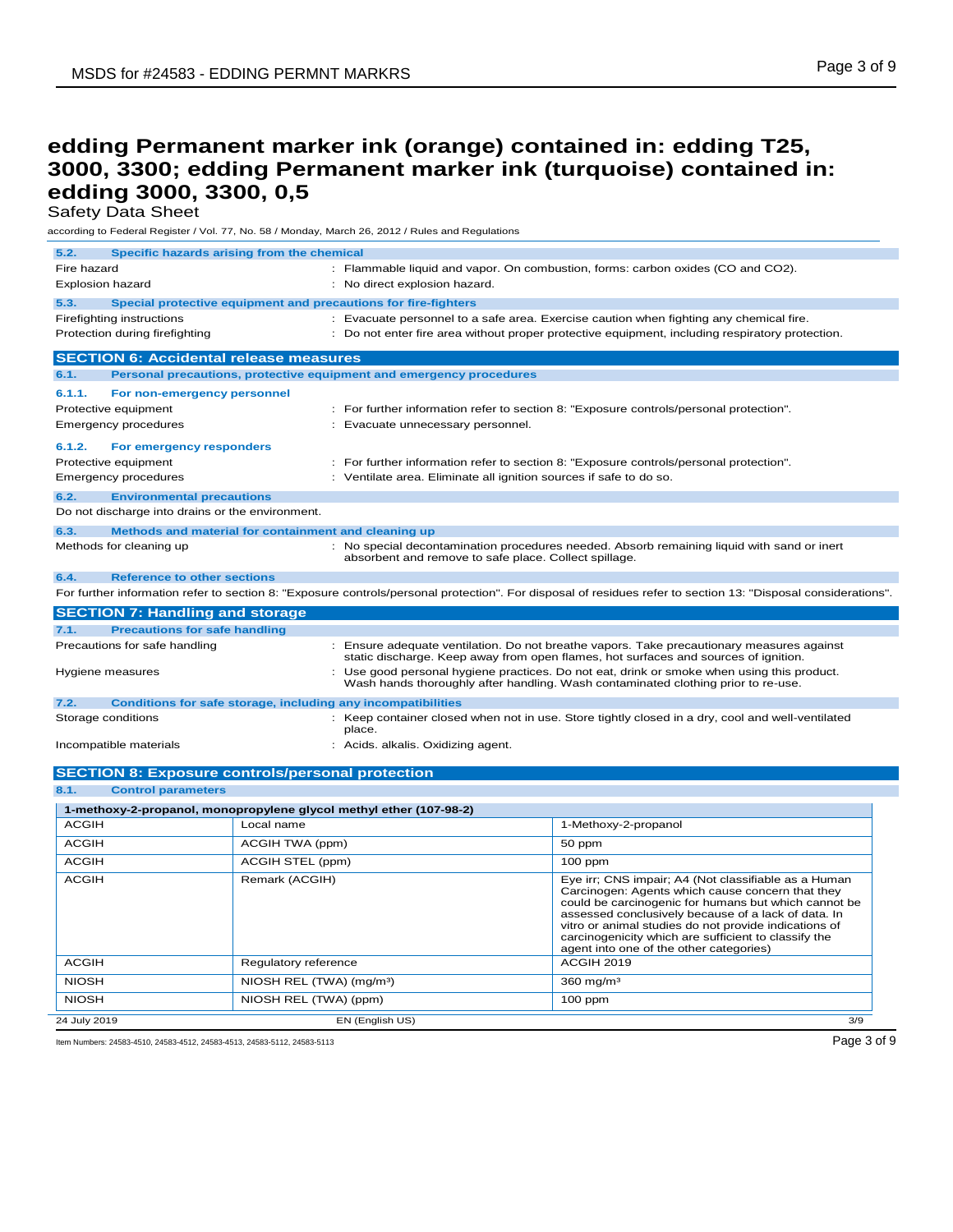Safety Data Sheet

according to Federal Register / Vol. 77, No. 58 / Monday, March 26, 2012 / Rules and Regulations

| 1-methoxy-2-propanol, monopropylene glycol methyl ether (107-98-2)                                                                                    |                                       |                       |
|-------------------------------------------------------------------------------------------------------------------------------------------------------|---------------------------------------|-----------------------|
| <b>NIOSH</b>                                                                                                                                          | NIOSH REL (STEL) (mg/m <sup>3</sup> ) | 540 mg/m <sup>3</sup> |
| <b>NIOSH</b>                                                                                                                                          | NIOSH REL (STEL) (ppm)                | $150$ ppm             |
| Amines, C12-14-branched alkyl, 4-[(5-cyano-1-ethyl-5.6-dihydro-2-hydroxy-4-methyl-6-oxo-3-pyridinyl)azo]-1,3-benzenedisulfonate<br>$(94279 - 65 - 9)$ |                                       |                       |

Not applicable

### **8.2. Appropriate engineering controls**

No additional information available

#### **8.3. Individual protection measures/Personal protective equipment**

#### **Hand protection:**

Impermeable protective gloves

#### **Eye protection:**

Chemical goggles or safety glasses

**Skin and body protection:**

Long sleeved protective clothing

#### **Respiratory protection:**

An approved organic vapor respirator/supplied air or self-contained breathing apparatus must be used when vapor concentration exceeds applicable exposure limits

| <b>SECTION 9: Physical and chemical properties</b>            |                                     |     |
|---------------------------------------------------------------|-------------------------------------|-----|
| 9.1.<br>Information on basic physical and chemical properties |                                     |     |
| Physical state                                                | : Liquid                            |     |
| Appearance                                                    | : Opaque.                           |     |
| Color                                                         | : Various                           |     |
| Odor                                                          | Characteristic                      |     |
| Odor threshold                                                | : No data available                 |     |
| рH                                                            | $: 4.8 - 6.3$                       |     |
| Melting point                                                 | : No data available                 |     |
| Freezing point                                                | : No data available                 |     |
| Boiling point                                                 | : $110 - 112$ °C (230 - 233.6 °F)   |     |
| Flash point                                                   | : $30 - 31$ °C (86 - 87.8 °F)       |     |
| Relative evaporation rate (butyl acetate=1)                   | : No data available                 |     |
| Flammability (solid, gas)                                     | : Not applicable.                   |     |
| Vapor pressure                                                | : No data available                 |     |
| Vapor pressure at 50 °C                                       | : 110 kPa                           |     |
| Relative vapor density at 20 °C                               | : No data available                 |     |
| Relative density                                              | : No data available                 |     |
| Specific gravity / density                                    | $: 0.952 - 0.968$ g/cm <sup>3</sup> |     |
| Solubility                                                    | : No data available                 |     |
| Log Pow                                                       | No data available                   |     |
| Auto-ignition temperature                                     | : No data available                 |     |
| Decomposition temperature                                     | No data available                   |     |
| Viscosity, kinematic                                          | : No data available                 |     |
| Viscosity, dynamic                                            | : No data available                 |     |
| <b>Explosion limits</b>                                       | : No data available                 |     |
| 24 July 2019                                                  | EN (English US)                     | 4/9 |

Item Numbers: 24583-4510, 24583-4512, 24583-4513, 24583-5112, 24583-5113 Page 4 of 9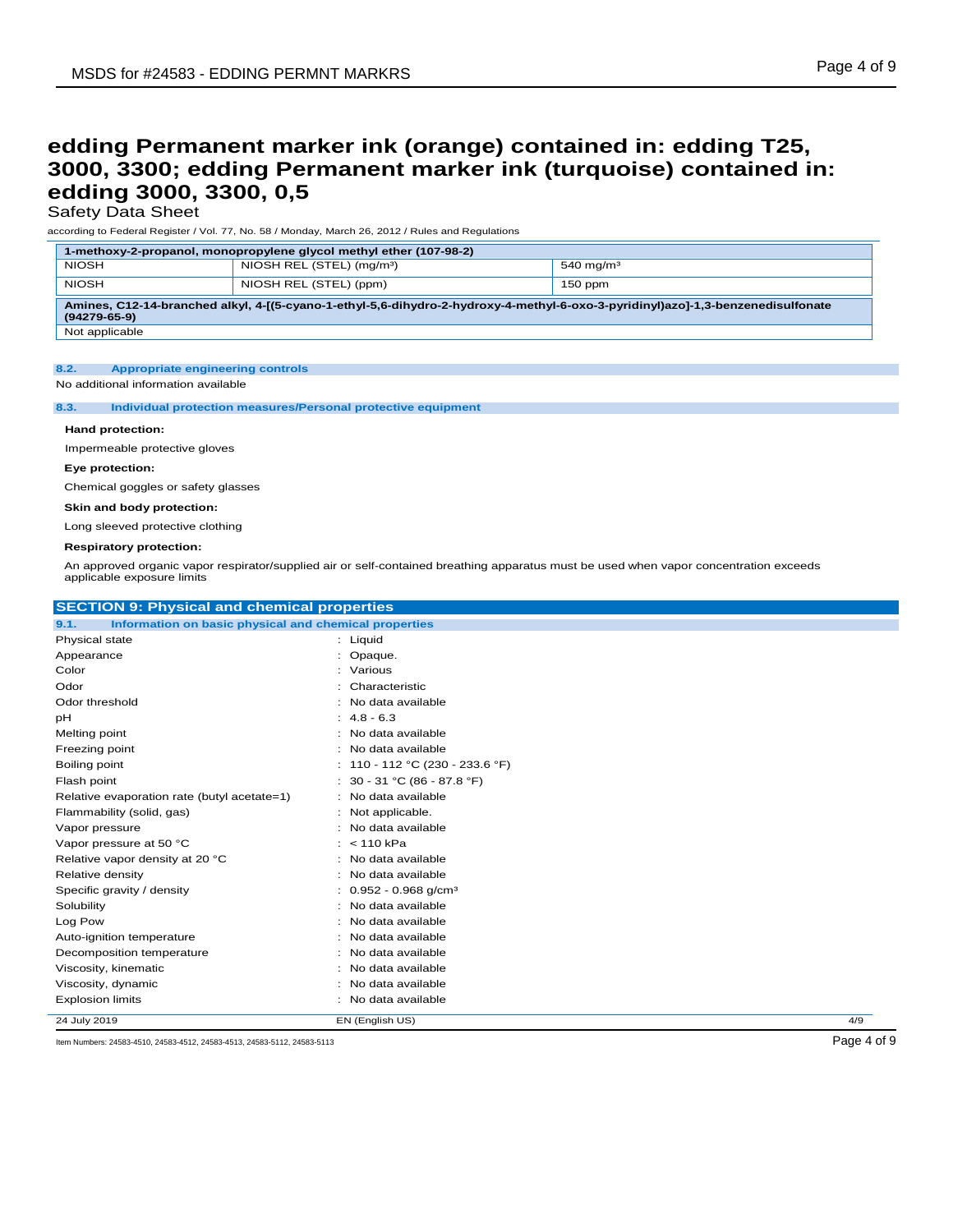Safety Data Sheet

| according to Federal Register / Vol. 77, No. 58 / Monday, March 26, 2012 / Rules and Regulations |                                                                                     |     |
|--------------------------------------------------------------------------------------------------|-------------------------------------------------------------------------------------|-----|
| <b>Explosive properties</b>                                                                      | : No data available                                                                 |     |
| Oxidizing properties                                                                             | : No data available                                                                 |     |
|                                                                                                  |                                                                                     |     |
| 9.2.<br><b>Other information</b>                                                                 |                                                                                     |     |
| No additional information available                                                              |                                                                                     |     |
| <b>SECTION 10: Stability and reactivity</b>                                                      |                                                                                     |     |
| 10.1.<br><b>Reactivity</b>                                                                       |                                                                                     |     |
| Flammable liquid and vapor.                                                                      |                                                                                     |     |
| <b>Chemical stability</b><br>10.2.                                                               |                                                                                     |     |
| Stable under normal conditions.                                                                  |                                                                                     |     |
|                                                                                                  |                                                                                     |     |
| 10.3.<br><b>Possibility of hazardous reactions</b>                                               |                                                                                     |     |
| Hazardous polymerization will not occur.                                                         |                                                                                     |     |
| 10.4.<br><b>Conditions to avoid</b>                                                              |                                                                                     |     |
| Keep away from heat, hot surfaces, sparks, open flames and other ignition sources. No smoking.   |                                                                                     |     |
| <b>Incompatible materials</b><br>10.5.                                                           |                                                                                     |     |
| Acids. alkalis. Oxidizing agent.                                                                 |                                                                                     |     |
| 10.6.<br><b>Hazardous decomposition products</b>                                                 |                                                                                     |     |
| On combustion, forms: carbon oxides (CO and CO2). Hydrogen.                                      |                                                                                     |     |
|                                                                                                  |                                                                                     |     |
| <b>SECTION 11: Toxicological information</b>                                                     |                                                                                     |     |
| 11.1.<br><b>Information on toxicological effects</b>                                             |                                                                                     |     |
| Acute toxicity (oral)                                                                            | : Not classified (Based on available data, the classification criteria are not met) |     |
| Acute toxicity (dermal)                                                                          | : Not classified (Based on available data, the classification criteria are not met) |     |
| Acute toxicity (inhalation)                                                                      | : Not classified (Based on available data, the classification criteria are not met) |     |
| 1-methoxy-2-propanol, monopropylene glycol methyl ether (107-98-2)                               |                                                                                     |     |
| LD50 oral rat                                                                                    | 5000 mg/kg                                                                          |     |
| LD50 dermal rabbit                                                                               | 13 g/kg                                                                             |     |
| LC50 inhalation rat (mg/l)                                                                       | $> 6$ mg/l/4h                                                                       |     |
| LC50 inhalation rat (ppm)                                                                        | > 7559 ppm (Exposure time: 6 h)                                                     |     |
| ATE US (oral)                                                                                    | 5000 mg/kg body weight                                                              |     |
| ATE US (dermal)                                                                                  | 13000 mg/kg body weight                                                             |     |
| Skin corrosion/irritation                                                                        | : Not classified (Based on available data, the classification criteria are not met) |     |
|                                                                                                  | pH: 4.8 - 6.3                                                                       |     |
| Serious eye damage/irritation                                                                    | : Not classified (Based on available data, the classification criteria are not met) |     |
|                                                                                                  | pH: 4.8 - 6.3                                                                       |     |
| Respiratory or skin sensitization                                                                | : May cause an allergic skin reaction.                                              |     |
| Germ cell mutagenicity                                                                           | : Not classified (Based on available data, the classification criteria are not met) |     |
| Carcinogenicity                                                                                  | : Not classified (Based on available data, the classification criteria are not met) |     |
|                                                                                                  |                                                                                     |     |
| Reproductive toxicity                                                                            | : Not classified (Based on available data, the classification criteria are not met) |     |
| Specific target organ toxicity - single exposure                                                 | : May cause drowsiness or dizziness.                                                |     |
| 1-methoxy-2-propanol, monopropylene glycol methyl ether (107-98-2)                               |                                                                                     |     |
| Specific target organ toxicity - single exposure                                                 | May cause drowsiness or dizziness.                                                  |     |
|                                                                                                  |                                                                                     |     |
| Specific target organ toxicity - repeated<br>exposure                                            | : Not classified (Based on available data, the classification criteria are not met) |     |
| Aspiration hazard                                                                                | : Not classified (Based on available data, the classification criteria are not met) |     |
| Viscosity, kinematic                                                                             | : No data available                                                                 |     |
|                                                                                                  |                                                                                     |     |
| Likely routes of exposure<br>24 July 2019                                                        | : Skin and eye contact. Ingestion. Inhalation.                                      |     |
|                                                                                                  | EN (English US)                                                                     | 5/9 |

Item Numbers: 24583-4510, 24583-4512, 24583-4513, 24583-5112, 24583-5113 Page 5 of 9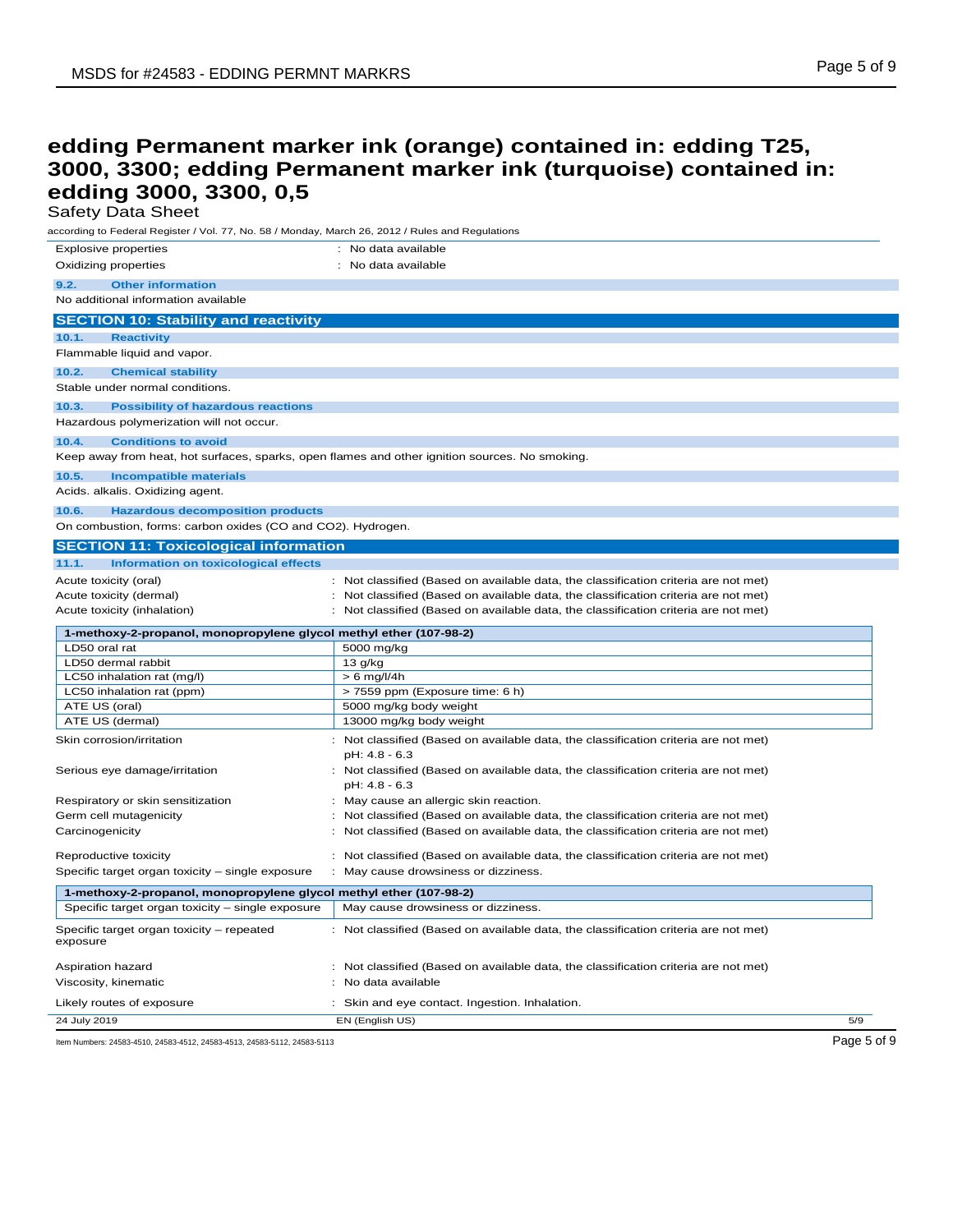Safety Data Sheet

according to Federal Register / Vol. 77, No. 58 / Monday, March 26, 2012 / Rules and Regulations

| Symptoms/effects after inhalation   | : May cause drowsiness or dizziness.           |
|-------------------------------------|------------------------------------------------|
| Symptoms/effects after skin contact | : May cause an allergic skin reaction.         |
| Symptoms/effects after eye contact  | : May cause slight temporary irritation.       |
| Symptoms/effects after ingestion    | : May cause irritation to the digestive tract. |

| <b>SECTION 12: Ecological information</b>                          |                                                                        |
|--------------------------------------------------------------------|------------------------------------------------------------------------|
| 12.1.<br><b>Toxicity</b>                                           |                                                                        |
| Ecology - general                                                  | : This material has not been tested for environmental effects.         |
| 1-methoxy-2-propanol, monopropylene glycol methyl ether (107-98-2) |                                                                        |
| LC50 fish 1                                                        | 20.8 g/l (Exposure time: 96 h - Species: Pimephales promelas [static]) |
| EC50 Daphnia 1                                                     | 23300 mg/l (Exposure time: 48 h - Species: Daphnia magna)              |
|                                                                    |                                                                        |
| 12.2.<br><b>Persistence and degradability</b>                      |                                                                        |
| No additional information available                                |                                                                        |

### **12.3. Bioaccumulative potential**

| 1-methoxy-2-propanol, monopropylene glycol methyl ether (107-98-2) |          |  |
|--------------------------------------------------------------------|----------|--|
| BCF fish 1                                                         |          |  |
| Log Pow                                                            | $-0.437$ |  |
|                                                                    |          |  |
| 12.4<br><b>Mobility in soil</b>                                    |          |  |

### No additional information available

#### **12.5. Other adverse effects**

No additional information available

| <b>SECTION 13: Disposal considerations</b> |                                                                                                    |
|--------------------------------------------|----------------------------------------------------------------------------------------------------|
| <b>Disposal methods</b><br>13.1.           |                                                                                                    |
| Product/Packaging disposal recommendations | : Recycle or dispose of in compliance with current legislation.                                    |
|                                            |                                                                                                    |
| <b>SECTION 14: Transport information</b>   |                                                                                                    |
| <b>Department of Transportation (DOT)</b>  |                                                                                                    |
| In accordance with DOT                     |                                                                                                    |
|                                            |                                                                                                    |
| Transport document description             | : UN1263 Paint related material (1-methoxy-2-propanol, monopropylene glycol methyl ether), 3,<br>Ш |
| UN-No.(DOT)                                | $:$ UN1263                                                                                         |
| Proper Shipping Name (DOT)                 | : Paint related material                                                                           |
|                                            | 1-methoxy-2-propanol, monopropylene glycol methyl ether                                            |
| Class (DOT)                                | : 3 - Class 3 - Flammable and combustible liquid 49 CFR 173.120                                    |
| Packing group (DOT)                        | : III - Minor Danger                                                                               |
| Hazard labels (DOT)                        | : 3 - Flammable liquid                                                                             |
|                                            | <b>FLAMMABLE LIQUE</b>                                                                             |
| DOT Packaging Non Bulk (49 CFR 173.xxx)    | : 173                                                                                              |
| DOT Packaging Bulk (49 CFR 173.xxx)        | : 242                                                                                              |

24 July 2019 **EN (English US) EN CONTACT CONTACT CONTACT CONTACT CONTACT CONTACT CONTACT CONTACT CONTACT CONTACT CONTACT CONTACT CONTACT CONTACT CONTACT CONTACT CONTACT CONTACT CONTACT CONTACT CONTACT CONTACT CONTACT CON** 

Item Numbers: 24583-4510, 24583-4512, 24583-4513, 24583-5112, 24583-5113 Page 6 of 9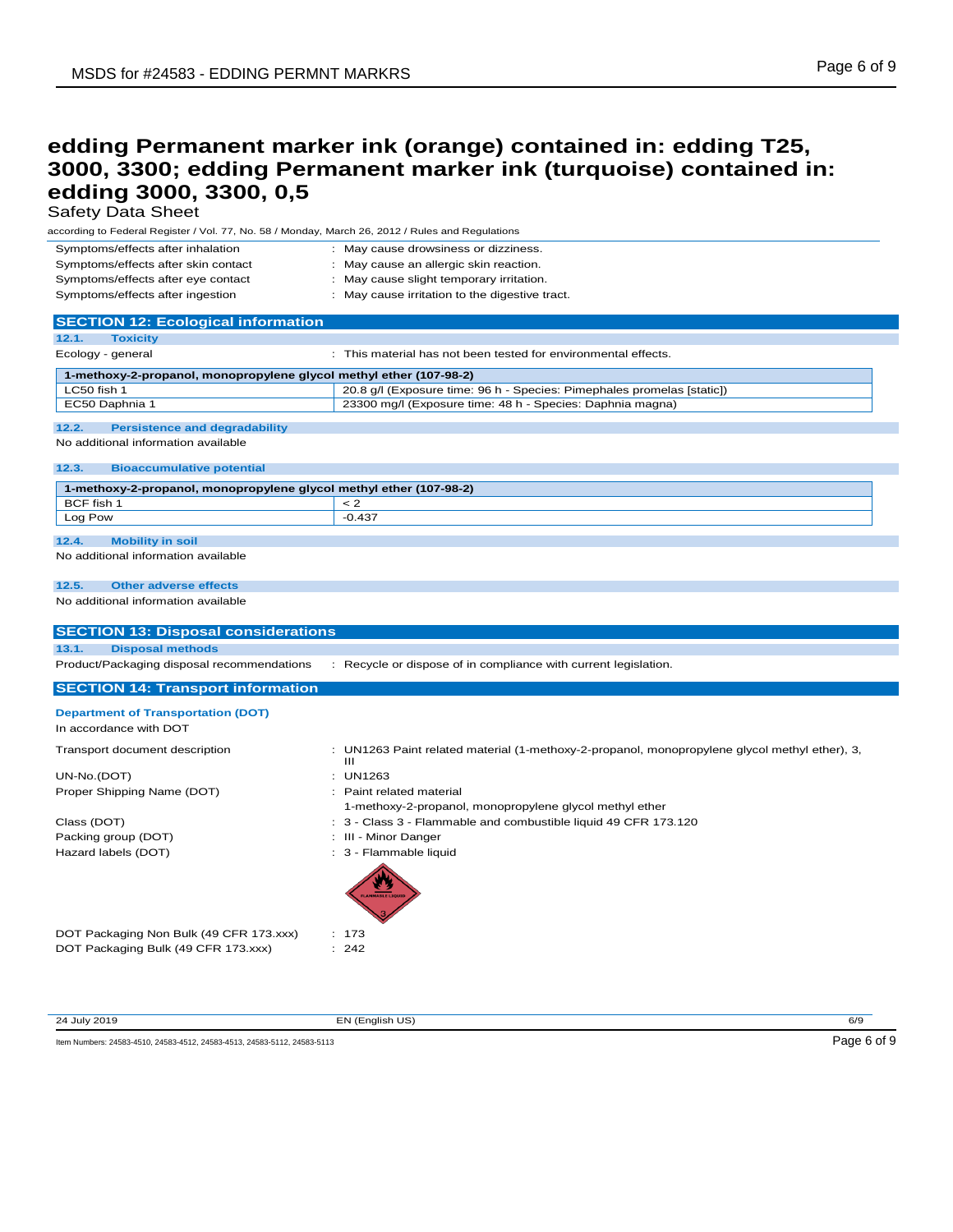Safety Data Sheet

according to Federal Register / Vol. 77, No. 58 / Monday, March 26, 2012 / Rules and Regulations

| DOT Special Provisions (49 CFR 172.102)                                    | 367 - For the purposes of documentation and package marking: a. The proper shipping name<br>"Paint related material" may be used for consignments of packages containing "Paint" and<br>"Paint related material" in the same package; b. The proper shipping name "Paint related"<br>material, corrosive, flammable" may be used for consignments of packages containing "Paint,<br>corrosive, flammable" and "Paint related material, corrosive, flammable" in the same package;<br>c. The proper shipping name "Paint related material, flammable, corrosive" may be used for<br>consignments of packages containing "Paint, flammable, corrosive" and "Paint related material,<br>flammable, corrosive" in the same package; and d. The proper shipping name "Printing ink<br>related material" may be used for consignments of packages containing "Printing ink" and<br>"Printing ink related material" in the same package.<br>B1 - If the material has a flash point at or above 38 C (100 F) and below 93 C (200 F), then the<br>bulk packaging requirements of 173.241 of this subchapter are applicable. If the material has a<br>flash point of less than 38 C (100 F), then the bulk packaging requirements of 173.242 of this<br>subchapter are applicable.<br>B52 - Notwithstanding the provisions of 173.24b of this subchapter, non-reclosing pressure<br>relief devices are authorized on DOT 57 portable tanks.<br>B131 - When transported by highway, rail, or cargo vessel, waste Paint and Paint related<br>material (UN1263; PG II and PG III), when in plastic or metal inner packagings of not more than<br>26.5 L (7 gallons), are excepted from the marking requirements in §172.301(a) and (c) and the<br>labeling requirements in §172.400(a), when further packed in the following specification and<br>non-specification bulk outer packagings and under the following conditions:<br>a. Primary receptacles must conform to the general packaging requirements of subpart B of<br>part 173 of this subchapter and may not leak. If they do leak, they must be overpacked in<br>packagings conforming to the specification requirements of part 178 of this subchapter or in<br>salvage packagings conforming to the requirements in §173.12 of this subchapter.<br>b. Primary receptacles must be further packed in non-specification bulk outer packagings such<br>as cubic yard boxes, plastic rigid-wall bulk containers, dump trailers, and roll-off containers.<br>Bulk outer packagings must be liquid tight through design or by the use of lining materials.<br>c. Primary receptacles may also be further packed in specification bulk outer packagings.<br>Authorized specification bulk outer packagings are UN11G fiberboard intermediate bulk<br>containers (IBC) and UN13H4 woven plastic, coated and with liner flexible intermediate bulk<br>containers (FIBCs) meeting the Packing Group II performance level and lined with a plastic<br>liner of at least 6 mil thickness. |
|----------------------------------------------------------------------------|------------------------------------------------------------------------------------------------------------------------------------------------------------------------------------------------------------------------------------------------------------------------------------------------------------------------------------------------------------------------------------------------------------------------------------------------------------------------------------------------------------------------------------------------------------------------------------------------------------------------------------------------------------------------------------------------------------------------------------------------------------------------------------------------------------------------------------------------------------------------------------------------------------------------------------------------------------------------------------------------------------------------------------------------------------------------------------------------------------------------------------------------------------------------------------------------------------------------------------------------------------------------------------------------------------------------------------------------------------------------------------------------------------------------------------------------------------------------------------------------------------------------------------------------------------------------------------------------------------------------------------------------------------------------------------------------------------------------------------------------------------------------------------------------------------------------------------------------------------------------------------------------------------------------------------------------------------------------------------------------------------------------------------------------------------------------------------------------------------------------------------------------------------------------------------------------------------------------------------------------------------------------------------------------------------------------------------------------------------------------------------------------------------------------------------------------------------------------------------------------------------------------------------------------------------------------------------------------------------------------------------------------------------------------------------------------------------------------------------------------------------------------------------------------------------------------------------------------------------------------------------------------------------------------------------------------------------------------------------------------------------------------------|
|                                                                            | d. All inner packagings placed inside bulk outer packagings must be blocked and braced to<br>prevent movement during transportation that could cause the container to open or fall over.<br>Specification IBCs and FIBCs are to be secured to a pallet.<br>IB3 - Authorized IBCs: Metal (31A, 31B and 31N); Rigid plastics (31H1 and 31H2); Composite<br>(31HZ1 and 31HA2, 31HB2, 31HN2, 31HD2 and 31HH2). Additional Requirement: Only liquids<br>with a vapor pressure less than or equal to 110 kPa at 50 C (1.1 bar at 122 F), or 130 kPa at 55<br>C (1.3 bar at 131 F) are authorized, except for UN2672 (also see Special Provision IP8 in Table<br>2 for UN2672).<br>T2 - 1.5 178.274(d)(2) Normal 178.275(d)(3)<br>TP1 - The maximum degree of filling must not exceed the degree of filling determined by the<br>following: Degree of filling = $97/1 + a$ (tr - tf) Where: tr is the maximum mean bulk temperature<br>during transport, and tf is the temperature in degrees celsius of the liquid during filling.<br>TP29 - A portable tank having a minimum test pressure of 1.5 bar (150.0 kPa) may be used<br>provided the calculated test pressure is 1.5 bar or less based on the MAWP of the hazardous<br>materials, as defined in 178.275 of this subchapter, where the test pressure is 1.5 times the<br>MAWP.                                                                                                                                                                                                                                                                                                                                                                                                                                                                                                                                                                                                                                                                                                                                                                                                                                                                                                                                                                                                                                                                                                                                                                                                                                                                                                                                                                                                                                                                                                                                                                                                                                                                                            |
| DOT Packaging Exceptions (49 CFR 173.xxx)                                  | : 150                                                                                                                                                                                                                                                                                                                                                                                                                                                                                                                                                                                                                                                                                                                                                                                                                                                                                                                                                                                                                                                                                                                                                                                                                                                                                                                                                                                                                                                                                                                                                                                                                                                                                                                                                                                                                                                                                                                                                                                                                                                                                                                                                                                                                                                                                                                                                                                                                                                                                                                                                                                                                                                                                                                                                                                                                                                                                                                                                                                                                        |
| DOT Quantity Limitations Passenger aircraft/rail : 60 L<br>(49 CFR 173.27) |                                                                                                                                                                                                                                                                                                                                                                                                                                                                                                                                                                                                                                                                                                                                                                                                                                                                                                                                                                                                                                                                                                                                                                                                                                                                                                                                                                                                                                                                                                                                                                                                                                                                                                                                                                                                                                                                                                                                                                                                                                                                                                                                                                                                                                                                                                                                                                                                                                                                                                                                                                                                                                                                                                                                                                                                                                                                                                                                                                                                                              |
| DOT Quantity Limitations Cargo aircraft only (49 : 220 L<br>CFR 175.75)    |                                                                                                                                                                                                                                                                                                                                                                                                                                                                                                                                                                                                                                                                                                                                                                                                                                                                                                                                                                                                                                                                                                                                                                                                                                                                                                                                                                                                                                                                                                                                                                                                                                                                                                                                                                                                                                                                                                                                                                                                                                                                                                                                                                                                                                                                                                                                                                                                                                                                                                                                                                                                                                                                                                                                                                                                                                                                                                                                                                                                                              |
| DOT Vessel Stowage Location                                                | : A - The material may be stowed "on deck" or "under deck" on a cargo vessel and on a<br>passenger vessel.                                                                                                                                                                                                                                                                                                                                                                                                                                                                                                                                                                                                                                                                                                                                                                                                                                                                                                                                                                                                                                                                                                                                                                                                                                                                                                                                                                                                                                                                                                                                                                                                                                                                                                                                                                                                                                                                                                                                                                                                                                                                                                                                                                                                                                                                                                                                                                                                                                                                                                                                                                                                                                                                                                                                                                                                                                                                                                                   |
| Emergency Response Guide (ERG) Number                                      | : 128                                                                                                                                                                                                                                                                                                                                                                                                                                                                                                                                                                                                                                                                                                                                                                                                                                                                                                                                                                                                                                                                                                                                                                                                                                                                                                                                                                                                                                                                                                                                                                                                                                                                                                                                                                                                                                                                                                                                                                                                                                                                                                                                                                                                                                                                                                                                                                                                                                                                                                                                                                                                                                                                                                                                                                                                                                                                                                                                                                                                                        |
| Other information                                                          | : No supplementary information available.                                                                                                                                                                                                                                                                                                                                                                                                                                                                                                                                                                                                                                                                                                                                                                                                                                                                                                                                                                                                                                                                                                                                                                                                                                                                                                                                                                                                                                                                                                                                                                                                                                                                                                                                                                                                                                                                                                                                                                                                                                                                                                                                                                                                                                                                                                                                                                                                                                                                                                                                                                                                                                                                                                                                                                                                                                                                                                                                                                                    |
|                                                                            |                                                                                                                                                                                                                                                                                                                                                                                                                                                                                                                                                                                                                                                                                                                                                                                                                                                                                                                                                                                                                                                                                                                                                                                                                                                                                                                                                                                                                                                                                                                                                                                                                                                                                                                                                                                                                                                                                                                                                                                                                                                                                                                                                                                                                                                                                                                                                                                                                                                                                                                                                                                                                                                                                                                                                                                                                                                                                                                                                                                                                              |

24 July 2019 **EN (English US) EN CONTACT CONTACT CONTACT CONTACT CONTACT CONTACT CONTACT CONTACT CONTACT CONTACT CONTACT CONTACT CONTACT CONTACT CONTACT CONTACT CONTACT CONTACT CONTACT CONTACT CONTACT CONTACT CONTACT CON** Item Numbers: 24583-4510, 24583-4512, 24583-4513, 24583-5112, 24583-5113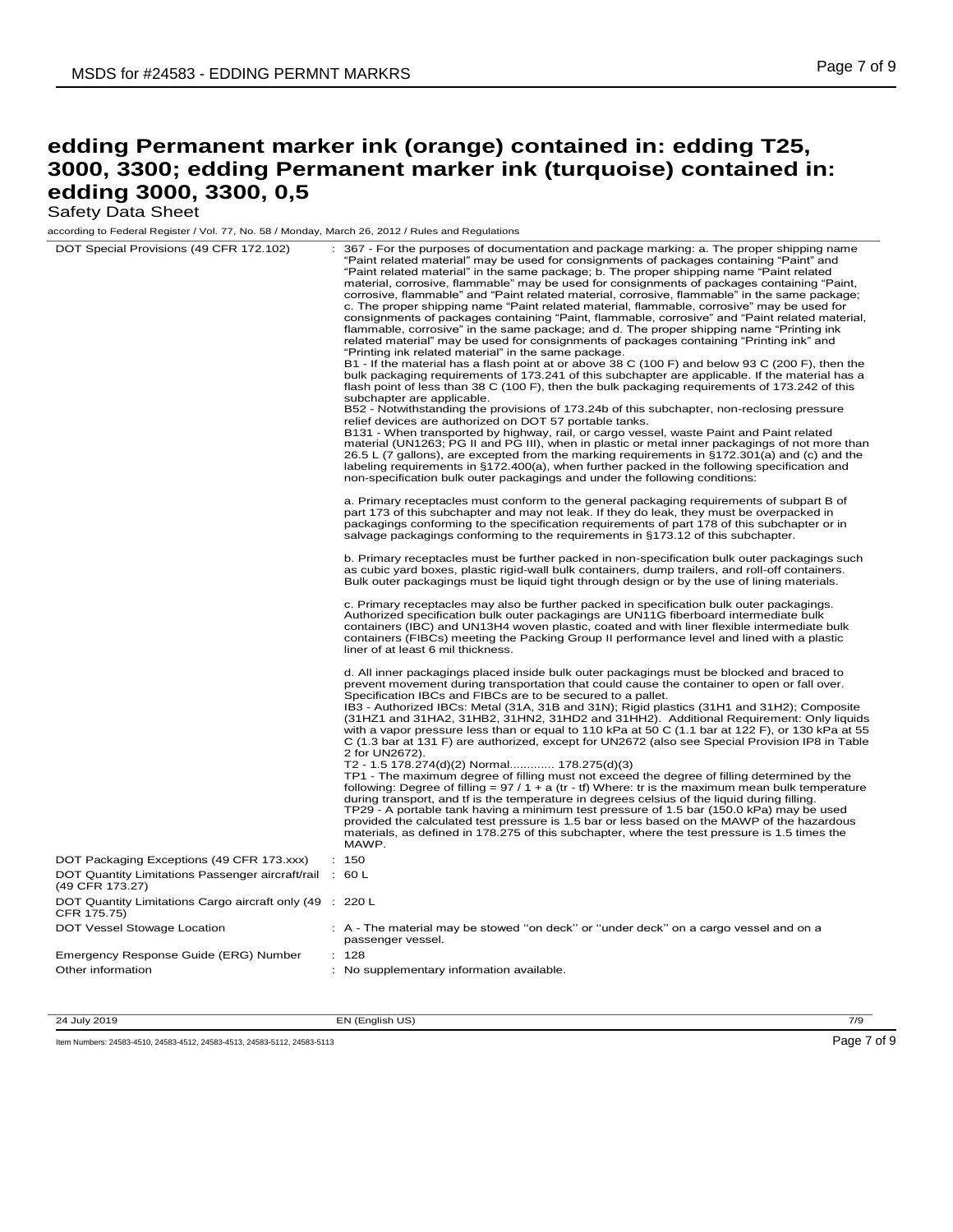Safety Data Sheet

according to Federal Register / Vol. 77, No. 58 / Monday, March 26, 2012 / Rules and Regulations

**Transportation of Dangerous Goods**

#### Not applicable

### **Transport by sea**

| Transport document description (IMDG) | : UN 1263 PAINT RELATED MATERIAL (1-methoxy-2-propanol; monopropylene glycol methyl<br>ether), 3, III |
|---------------------------------------|-------------------------------------------------------------------------------------------------------|
| UN-No. (IMDG)                         | : 1263                                                                                                |
| Proper Shipping Name (IMDG)           | $\pm$ PAINT RELATED MATERIAL                                                                          |
| Class (IMDG)                          | : 3 - Flammable liquids                                                                               |
| Packing group (IMDG)                  | : III - substances presenting low danger                                                              |
| Limited quantities (IMDG)             | : 5L                                                                                                  |
| <b>Air transport</b>                  |                                                                                                       |
| Transport document description (IATA) | : UN 1263 Paint (1-methoxy-2-propanol, monopropylene glycol methyl ether), 3, III                     |
| UN-No. (IATA)                         | : 1263                                                                                                |
| Proper Shipping Name (IATA)           | : Paint                                                                                               |
| Class (IATA)                          | : 3 - Flammable Liquids                                                                               |
| Packing group (IATA)                  | : III - Minor Danger                                                                                  |

### **SECTION 15: Regulatory information**

**15.1. US Federal regulations**

**1-methoxy-2-propanol, monopropylene glycol methyl ether (107-98-2)** Listed on the United States TSCA (Toxic Substances Control Act) inventory

### **15.2. International regulations**

### **CANADA**

| 1-methoxy-2-propanol, monopropylene glycol methyl ether (107-98-2)                                                                                                                                                                                                                                            |  |  |  |  |  |
|---------------------------------------------------------------------------------------------------------------------------------------------------------------------------------------------------------------------------------------------------------------------------------------------------------------|--|--|--|--|--|
| Listed on the Canadian DSL (Domestic Substances List)                                                                                                                                                                                                                                                         |  |  |  |  |  |
| Amines, C12-14-branched alkyl, 4-[(5-cyano-1-ethyl-5,6-dihydro-2-hydroxy-4-methyl-6-oxo-3-pyridinyl)azo]-1,3-benzenedisulfonate<br>$(94279 - 65 - 9)$                                                                                                                                                         |  |  |  |  |  |
| Listed on the Canadian DSL (Domestic Substances List)                                                                                                                                                                                                                                                         |  |  |  |  |  |
| <b>EU-Regulations</b>                                                                                                                                                                                                                                                                                         |  |  |  |  |  |
| 1-methoxy-2-propanol, monopropylene glycol methyl ether (107-98-2)                                                                                                                                                                                                                                            |  |  |  |  |  |
| Listed on the EEC inventory EINECS (European Inventory of Existing Commercial Chemical Substances)                                                                                                                                                                                                            |  |  |  |  |  |
| Amines, C12-14-branched alkyl, 4-[(5-cyano-1-ethyl-5,6-dihydro-2-hydroxy-4-methyl-6-oxo-3-pyridinyl)azo]-1,3-benzenedisulfonate<br>$(94279 - 65 - 9)$                                                                                                                                                         |  |  |  |  |  |
| Listed on the EEC inventory EINECS (European Inventory of Existing Commercial Chemical Substances)                                                                                                                                                                                                            |  |  |  |  |  |
| <b>National regulations</b>                                                                                                                                                                                                                                                                                   |  |  |  |  |  |
| 1-methoxy-2-propanol, monopropylene glycol methyl ether (107-98-2)                                                                                                                                                                                                                                            |  |  |  |  |  |
| Listed on the AICS (Australian Inventory of Chemical Substances)<br>Listed on IECSC (Inventory of Existing Chemical Substances Produced or Imported in China)<br>Listed on the Japanese ENCS (Existing & New Chemical Substances) inventory<br>Listed on the Japanese ISHL (Industrial Safety and Health Law) |  |  |  |  |  |

Listed on the Korean ECL (Existing Chemicals List)

Listed on NZIoC (New Zealand Inventory of Chemicals)<br>Listed on PICCS (Philippines Inventory of Chemicals and Chemical Substances)<br>Listed on INSQ (Mexican National Inventory of Chemical Substances)<br>Listed on the TCSI (Taiwa

24 July 2019 EN (English US) 8/9

Item Numbers: 24583-4510, 24583-4512, 24583-4513, 24583-5112, 24583-5113 Page 8 of 9